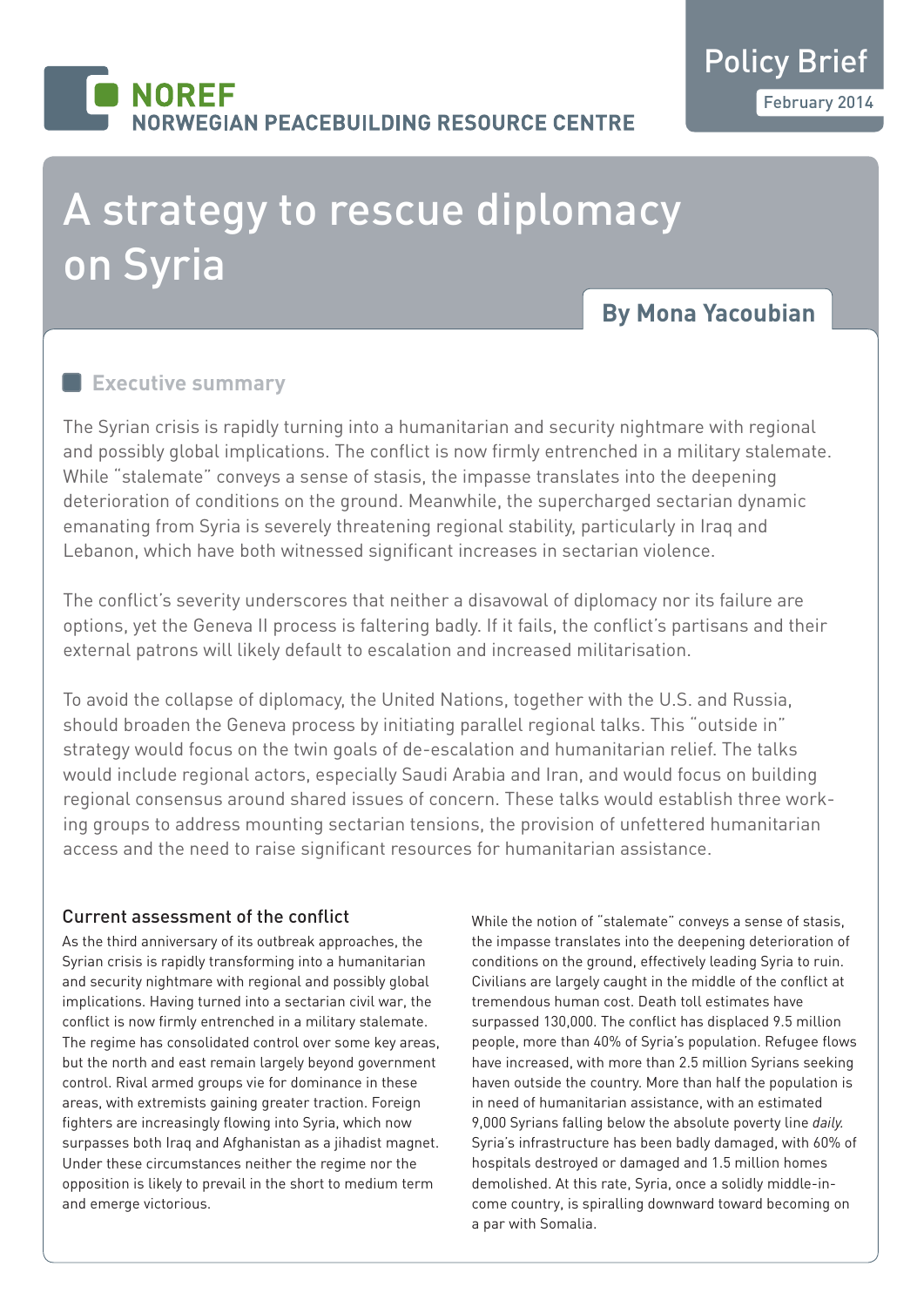The supercharged sectarian dynamic emanating from Syria is severely threatening regional stability, particularly in Iraq and Lebanon, which have both witnessed significant sectarian spillover. Violence in Iraq in 2013 was the worst in five years, with 9,000 Iraqis killed. In January 2014 approximately 1,000 perished in sectarian violence. Moreover, the transnational jihadist group the Islamic State of Iraq and Sham made unprecedented gains in western Iraq, feeding off its growing presence in Syria. Lebanon has also experienced mounting violence, with tit-for-tat bombings and assassinations. Meanwhile, Sunni extremists are challenging the Shia militant group Hizbullah in what appears to be a growing al-Qaeda-Hizbullah shadow war.

#### Faltering state of Geneva II

The Syrian conflict's severity underscores that neither a disavowal of diplomacy nor its failure are options, yet the Geneva II process is faltering badly. After two rounds of discussions the talks have failed to yield any significant success. While a sporadic ceasefire in Homs allowed for the evacuation of 1,400 Syrian civilians and the very limited delivery of aid to the Old City, Syria's needs far eclipse such limited progress. More concerning, the two parties are extremely far apart in their view of the purpose of the talks, let alone of attempts to bridge differences. The Syrian government in particular is intransigent in its refusal to address calls for a transitional government as stipulated by the Geneva Communiqué (which forms the basis for the talks). In essence, three factors – a weak opposition, powerful spoilers on the ground, and a brutal regime bent on victory at all costs – suggest dim prospects for Geneva II's success. While a third round was announced, no date has been set, and the talks are in danger of collapsing outright.

With mounting perceptions that the Geneva II process is failing, parties to the conflict and their external patrons will likely default to a position of escalation and increased militarisation on the ground. Typically, the failure of diplomacy is often followed by a significant escalation in violence. This has certainly been the case in Syria.

Saudi Arabia is reportedly promising to send the rebels more sophisticated weaponry. Russia and Iran would likely meet an influx of arms to the opposition with a commensurate or even disproportionate boost to the regime. This escalation will only prolong the conflict. Indeed, research shows that the Syrian conflict's proxy dimension deepens its protracted nature. Similarly, diminishing support by the Syrian protagonists' key patrons could facilitate a dramatic easing of violence and movement toward conflict resolution.

#### A "Plan B" to rescue diplomacy

With Geneva II faltering, the United Nations (UN), together with the U.S. and Russia, should broaden the Geneva process by initiating parallel regional talks on Syria. Adopting an "outside in" strategy would provide the process with much-needed strategic depth. It would explicitly acknowledge the importance of addressing the proxy dimensions of Syria's deepening conflict. These parallel talks would not be an alternative to Geneva II, but rather an added element meant to strengthen and deepen the process by engaging key regional actors.

If properly framed, these parallel talks would not be an admission of failure, but instead guarantee that the process resumes with a greater likelihood of success. This "outer ring" of negotiations would not include the Syrian protagonists. Rather, these parallel talks would serve to facilitate separate Syrian-to-Syrian political negotiations by addressing pressing concerns that currently impede progress.

The talks would focus on the twin goals of de-escalation and humanitarian relief, specifically seeking to:

- (1) reduce mounting sectarian tensions in the region and their proxy dimensions in Syria;
- (2) gain unfettered humanitarian access to besieged areas across Syria; and
- (3) raise significant resources to fill the UN funding gap for humanitarian assistance to Syria and the most vulnerable of Syria's neighbours.

The talks would bring regional actors (and adversaries) around the table, namely Saudi Arabia, Iran, Turkey and Iraq. It would also include Lebanon and Jordan – Syria's neighbours most severely affected by spillover. Together with the UN, Russia and the European Union (EU), these participants would provide the necessary breadth and balance to regional talks, linking global and regional stakeholders. The composition would also reflect a key balancing of both sides of the conflict: the U.S./Russia, Saudi Arabia/Iran, Turkey/Iraq. The UN and the EU would play key facilitating/mediating roles.

#### Building regional consensus

These parallel talks would focus on building regional consensus around shared issues of concern, especially highlighting the shared benefits of de-escalation. Common threat assessments shared by all parties might include the growing jihadist threat, the perils of a "lost generation" of Syrian youth and the destabilising impact of deepening sectarianism. A shared positive vision could be constructed around the need to assuage civilian suffering on all sides of the conflict and to stave off the spreading humanitarian catastrophe.

Iran could play a critical role. As such, insistence that Iran endorse the Geneva Communiqué should not be a precondition for its participation, since the talks will not deal directly with political transition. Iran and Russia could serve as critical levers to encourage movement by the Syrian regime on key issues. Moreover, bringing Iran into the discussions might illuminate important overlaps of interest between that country and other participants.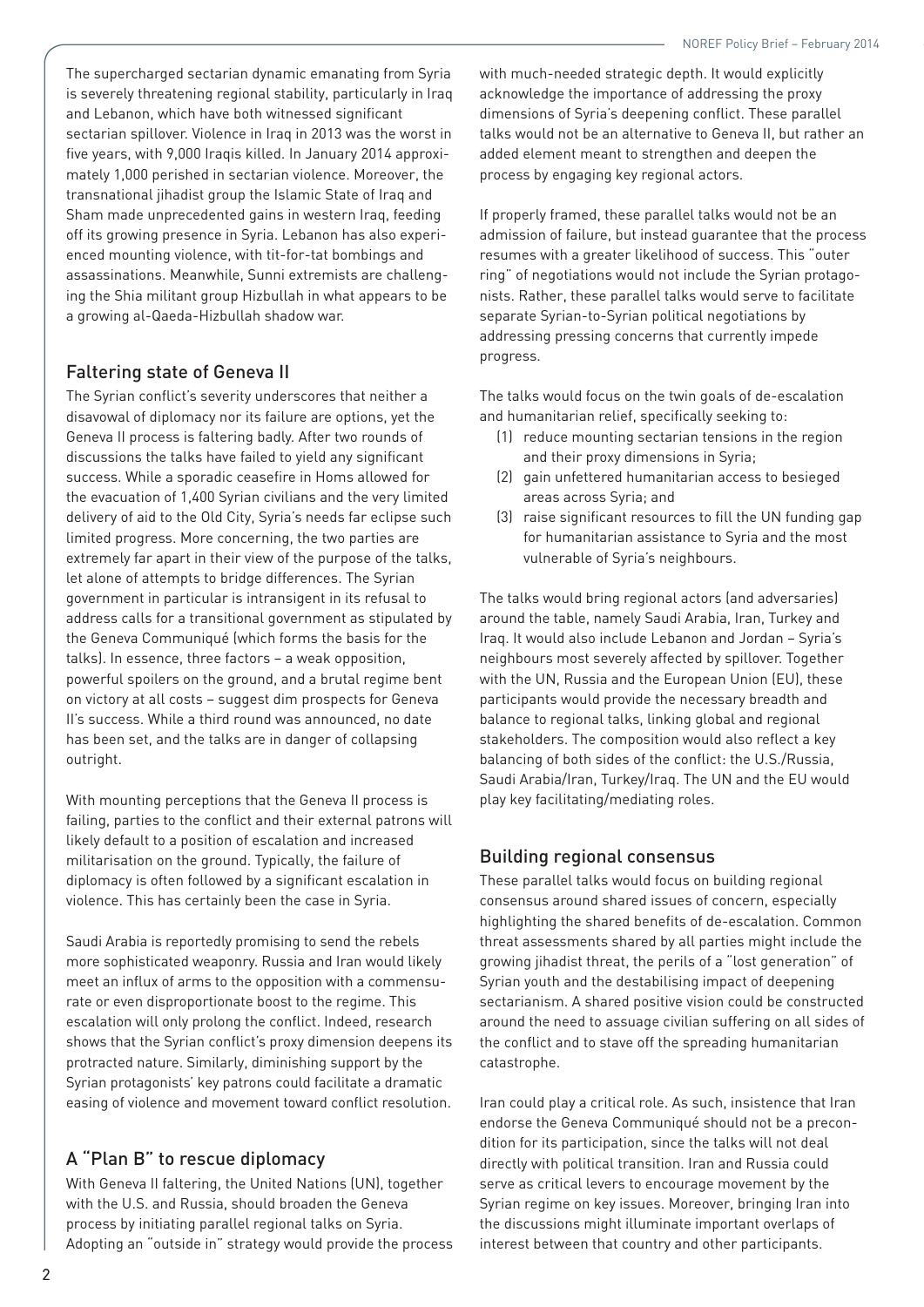Gaining Saudi buy-in presents a more significant diplomatic challenge, particularly if Iran participates. The U.S. will need to play a key role in assuaging Saudi suspicions and convincing the Saudi leadership that a regional conference could be an effective venue for addressing Saudi concerns. The talks could be framed as an important test for Iran to demonstrate its willingness to play a more constructive role in the region. Riyadh views Syria via a "zero sum" sectarian prism, but shared concerns over rising jihadist influence and its regional blowback could provide common ground for discussions with Iran.

After an opening plenary session, the talks would break out into three parallel working groups to generate concrete recommendations for each of the three goals. The most sensitive and challenging working group would focus on reducing sectarian tensions. Merely bringing Iran and Saudi Arabia together would constitute an important start to addressing the core proxy dimensions of the Syrian conflict.

The working group on opening humanitarian access would rely on pressure exerted by patrons of Syrian protagonists – particularly on the government side – to negotiate access. It would capitalise on the February 22nd 2014 UN Security Council resolution demanding humanitarian access in Syria as the basis for developing measures and strategies to ensure access. The working group would also develop options in the event of non-compliance with the UN resolution. Finally, the working group devoted to funding humanitarian needs would be UN directed and seek to dramatically increase the aid contributions of key countries that are not contributing their fair share to UN efforts. It would not only seek to fund the UN's \$6.5 billion appeal, but also establish a separate World Bank-administered fund for Lebanon, the most vulnerable of Syria's neighbours.